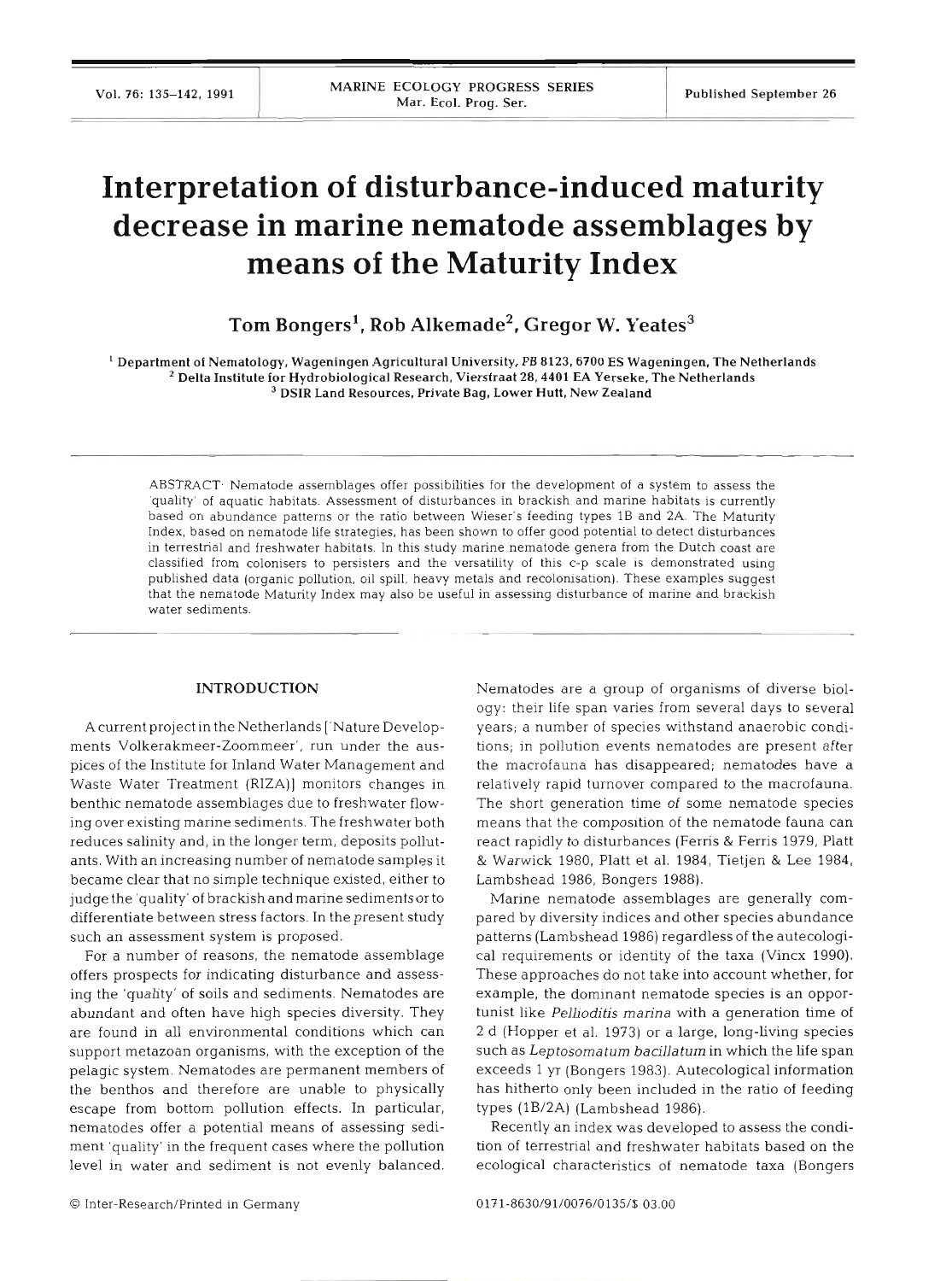1990). In the present paper the use of this Maturity Index (MI) is extended to assessing the condition of marine and brackish sediments.

# **THE MATURITY INDEX**

**A** nematode assemblage is generally composed of tens of species. If such an assemblage is exposed to pollutants or disturbance, the r-strategists appear to be relatively tolerant as opposed to those species generally termed K-strategists (Warwick 1986). If K-strategists disappear their resources will soon be utilized by more tolerant species. Therefore one can assume that pollution and other disturbances at a site will cause an increase in the proportion of r-strategists there.

Originally r-selection was regarded as selection for high population growth in uncrowded populations and K-selection for competitive ability in crowded populations (MacArthur & Wilson 1967). The meaning of these terms has been broadened to represent character complexes (Parry 1981). Following Bongers (1990), the terms colonisers (r-strategists sensu lato) and persisters (K-strategists sensu lato) are used here to refer to these character complexes.

From the evolutionary point of view supraspecific nematode taxa may be assumed to have developed different survival strategies, resulting in a characteristic association of life-history traits. Compared with Leptosomatidae or Enoplidae the Rhabditidae or Neodiplogasteridae have a high colonisation ability, a short generation time, great population fluctuations, form dauerlarvae to bridge unfavourable conditions, are often small, live in ephemeral habitats, have voluminous gonads, produce many small eggs, are often viviparous and are also relatively tolerant to xenobiotics and other disturbances. This character complex is considered to be characteristic of colonisers and the opposite characters characteristic of persisters. Marine nematode taxa can be placed on an arbitrary c-p scale which ranges from 1 for colonisers to 5 for persisters; a provisional listing is given in the Appendix. The c-p classification is based on the assumptions that the scaling is independent of biotic interactions and that taxa derived from a common ancestor also show similarity regarding their life strategies; the latter is hindered by the fact that the present classification of nematodes does not always reflect monophyletic groups. The c-p scaling, however, is open to testing and modification.

The M1 (Bongers 1990) for a nematode assemblage is calculated as the weighted mean of the individual taxon scores:

$$
MI = \sum_{i=1}^{n} v(i).f(i)
$$
 (1)

where  $v(i)$  = the c-p value of taxon *i* as given in the Appendix and  $f(i)$  = the frequency of that taxon.

In compiling the c-p list given in the Appendix, values for the following families were adopted from Bongers (1990): Chromadoridae, Cyatholaimidae, Desmodoridae, Desmoscolecidae, Diplopeltidae, Ethmolaimidae, Ironidae, Leptolaimidae, Linhomoeidae, Microlaimidae, Monhysteridae, Neodiplogasteridae, Rhabditidae and Xyalidae.

Extreme colonisers (c-p = 1) are represented by the Rhabditidae, Neodiplogasteridae and Monhysteridae with generation times of only some days (Bongers 1990); extreme persisters (c-p = 5) by the Enoplidae and Leptosomatidae with a generation time of 1 yr. Intermediate families were classified based on the character complex defined above, using both published data and information from internal reports, personal communications and our own observations. Nematodes for which  $c-p = 2$  increase in abundance in stressed or eutrophic conditions but are not mentioned as extreme colonisers,  $c-p = 3$  is intermediate, and nematodes for which  $c-p = 4$  are sensitive to stress.

The information gathered enabled us to draw up a preliminary list which was subsequently refined and calibrated by an iterative method to produce the classification presented in the appendix. To complete coverage and to confirm scaling, information was obtained from all available literature, including the case studies mentioned below. In some cases changes were necessary. For example, in a previous paper (Bongers 1990), Leptolamidae were classified at c-p = **3**  based on their distribution in terrestrial habitats; in the present list (Appendix) the genus Leptolaimus is given a lower value because of additional information – its dominance in some polluted brackish water habitats in The Netherlands (de Winter 1988, pers. obs.).

Even at genus level there is some uncertainty. The genus Anticoma contains the relatively opportunistic species A. acuminata (c-p = 2) but also the much larger A. eberthi which probably deserves a higher scaling. According to Lambshead (1986), whereas Leptolaimus scotlandicus can withstand pollution, L. ampullaceus is restricted to cleaner stations. Application of the c-p scale should show empirically whether calibration at genus or species level is necessary. Hopefully, as more information becomes available, it will become clear whether for example Monoposthia mirabilis deserves a c-p value of 4, based on Boucher (1980), or of 2, based on Lambshead (1986).

In some cases, such as for plant-feeding taxa in terrestrial ecosystems, classification based on the characters mentioned above can be contradictory. Oncholaimids are worthy of special mention here because they combine characteristics of persisters (low reproductive potential, long generation time, few eggs)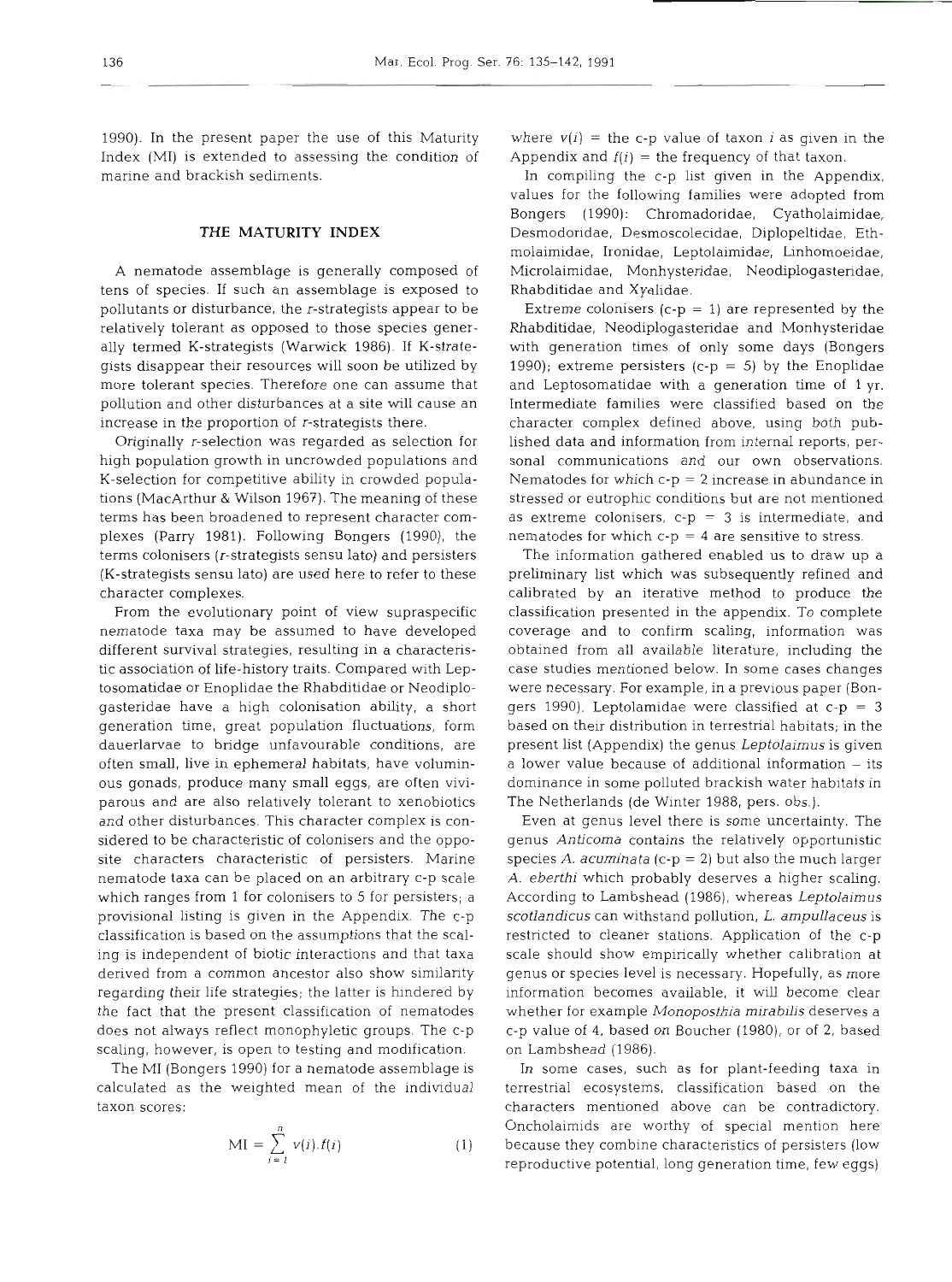with characteristics of colonisers (occur in eutrophicated and heavily disturbed conditions, extreme dominance). Based on generation time they have to be classified as  $c-p = 4$  or 5, based on occurrence 1 or 2. The following examples provide illustration.

In brackish and marine environments oncholaimids have a long generation time and a rather low reproductive potential. Sometimes, however, they are dominant in a sample, especially at sites with organic matter accumulation or, at least for *Adoncholaimus thalassophygas,* at CO2-rich sites (Riemann & Schrage 1988).

Meyers et al. (1970) mention a dominance of 93 % for *Metoncholaimus scissus,* and densities of 3 million  $m^{-2}$ in turtle grass of Biscayne Bay (Florida, USA) concurrent with blooms of the benthic diatom *Pleurosigma balticum.* Considerable numbers of almost pure cultures of *Oncholairnus dujardinii* were reported by Meyers & Hopper (1967) in fungus-infested wood. In such cases the M1 coincides with the c-p value (4) of the Oncholaimidae in general.

In areas of frequently occurring anoxia, *Pontonema vulgare* aggregates and forms patches 2 to 3 m in diameter in which the layer of nematodes is several mm thick, forming white fluffy carpets (Prein 1988). Under such extreme circumstances the M1 of this monospecific nematode fauna also approaches 4.

According to Smol et al. (1981), *Oncholaimus oxyuris*  produces a maximum of 37 eggs. Although a predator, it may be one of the dominant species in brackishwater pools and is able to maintain a high density. This species is characterized by its large size, its slow development and long generation time, characters which suggest that *0. oxyuris* has to be considered a relatively K-selected species which seems to contradict its semelparous reproduction (Smol et al. 1981).

## **CASE STUDIES**

In this section some case studies are interpreted which indicate that the scaling of nematode taxa, as presented here, results in a lower Maturity Index as a possible result of organic pollution, heavy metal pollution and oil spill. Furthermore, data are given regarding the behaviour of the M1 during the colonisation process of baited sand, effects of sedimentation and M1 values in stable habitats.

The studies mentioned here, in particular the example regarding organic pollution, might suggest circularity to some degree because they have been used to complete coverage and to confirm the scaling. If for example *Pellioditis manna* (the most extreme 'coloniser' with a generation time of 2 to 3 d, and only occurring in eutrophicated conditions) had been found at clean sites, its classification would have been reconsidered. On the other hand, any circularity would<br>scarcely influence the MI because (1) similar trends are<br>observed if only terrestrial and freshwater taxa are<br>used, and (2) rare taxa occur at low densities and<br>therefore h

## **Organic pollution**

The analysis of a pollution gradient in the Clyde<br>estuary (Scotland) by Lambshead (1986) is one of the<br>most thorough pollution studies available. Because of the<br>full species lists, it gives an oppportunity to demonstrate<br>

#### **Oil spill**

Boucher (1980) described the effect of spilled oil on<br>the nematode fauna by comparing the nematode<br>assemblage in 1972–1973 with the assemblage in<br>1978–1979, after the March 1978 'Amoco Cadiz' oil spill<br>in Brittany (France

 $(A \text{ to } C)$ , calculated from Lambshead  $(1986)$ 

|   |            | В    | C    | Mean              |
|---|------------|------|------|-------------------|
| 1 | 2.40       | 2.59 | 2.67 | 2.55              |
| 2 | 2.82       | 2.54 | 2.89 | 2.75              |
| 3 | 2.31       |      |      | 2.31 <sup>a</sup> |
| 4 | 2.20       | 2.06 | 1.84 | 2.03              |
| 5 | $2.08^{b}$ | 2.15 | 2.15 | 2.13              |
| 6 | 2.20       | 2.23 | 2.21 | 2.21              |

<sup>a</sup> Only one sample taken<br><sup>b</sup> Close to a domestic sewage pipe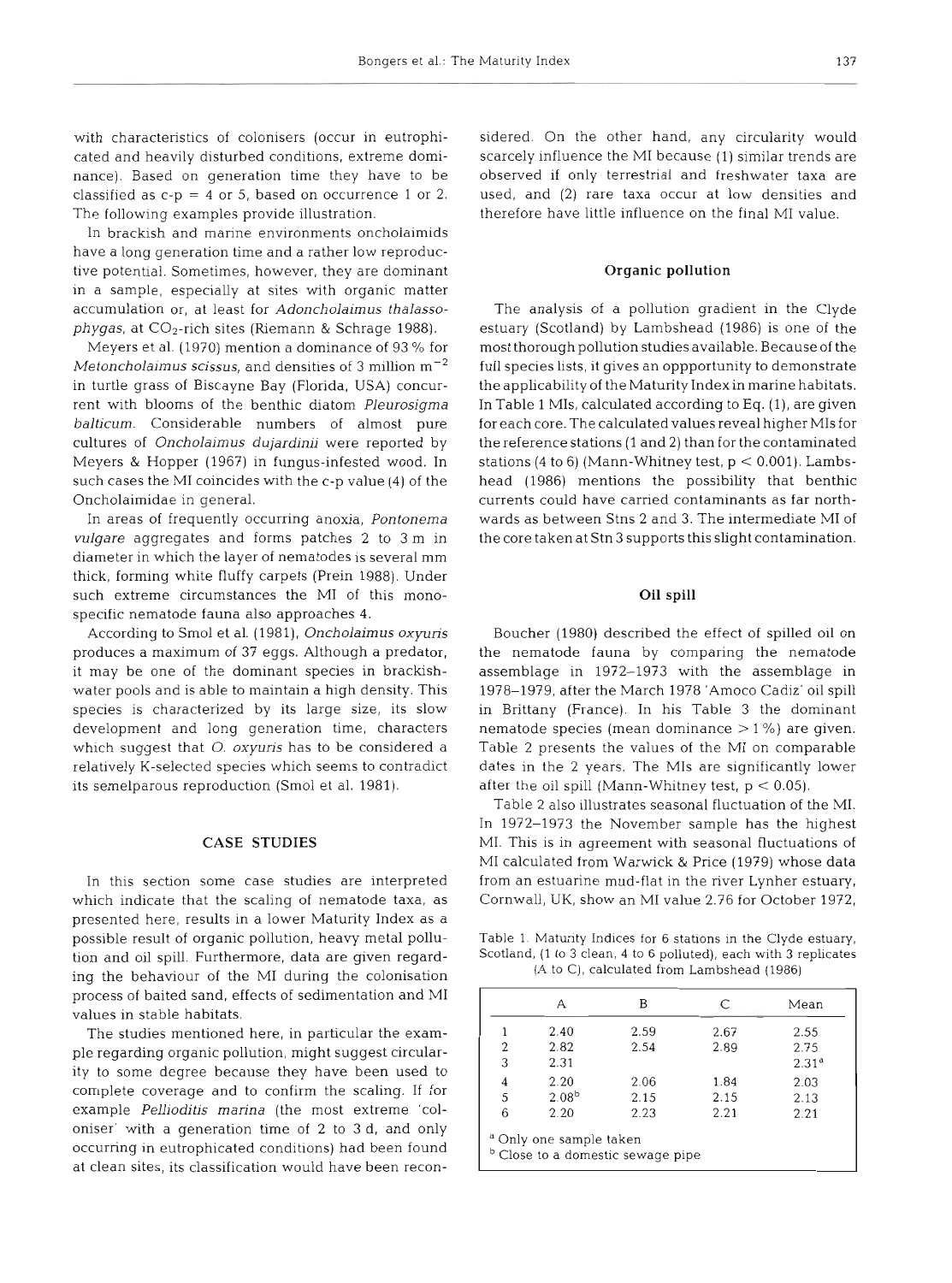| Table 2. Maturity Indices of the benthic nematode fauna on    |  |
|---------------------------------------------------------------|--|
| comparable dates before and after the 'Amoco Cadiz' oil spill |  |
| in Brittany, France (calculated after Boucher 1980)           |  |

|           | May  | August | November | March |
|-----------|------|--------|----------|-------|
| 1972-1973 | 2.71 | 2.61   | 3.03     | 2.87  |
| 1978-1979 | 2.43 | 2.46   | 2.35     | 2.35  |

decreasing to 2.69 in January 1973 and to 2.49 in both April and July 1973.

## **Colonisation of (baited) sand**

In Tucker's Town Cove, Bermuda, Gerlach (1977) studied the attraction of nematodes to decaying organisms. In the test area samples of 50 m1 sand were repeatedly washed and the associated fauna killed by heating or freezing. A piece of frozen sardine was placed in 4 of the 7 samples. The samples were subsequently buried and analyzed after 1 to 11 d. The MIs calculated for both treatment and control are given in Table 3. The nematode fauna in the surrounding sand at  $t = 0$  acted as control and in this sample all nematodes had a c-p value  $> 1$ . From the MIs it can be seen that both baited and unbaited sand was colonised immediately. After 1 d the number of specimens in the baited sand exceeded the unbaited sand by a factor of 2. The MI, however, remained lower (Mann-Whitney test, p < 0.05), indicating that 'colonisers' were attracted to, and multiplied in, the baited sand.

#### **Relation between heavy metal load and M1**

Tietjen (1980) studied free-living nematodes in relation to sediment type, organic carbon and heavy metal concentrations in the New York Bight (USA). Based on his Table 4, in which only species with a mean relative abundance of  $> 0.5\%$  are given, MIs were calculated (Table 4). The MIs of the 9 samples show a significant correlation  $(p < 0.05)$  with each of the heavy metal concentrations (chromium, copper, nickel, lead and zinc) as given in Table 2 of Tietjen (1980).

Using the M1 as a basis, 4 groups of stations can be differentiated: stations with M1 between 2.40 and 2.50 (4 and 7), a group with M1 between 2.20 and 2.30 (10, 16 and 39), a group with M1 between 2.10 and 2.15 (25, 32 and 36), and a single station with MI  $<$  1.80 (33). In Table 5 the mean MIs and heavy metal loads calculated from Table 2 of Tietjen (1980), are given for these groups.

Tietjen (1980, Fig. 2) also presented a dendrogram showing fauna1 affinities among his stations. Species compositions indicated that the following pairs of stations resembled each other: 16 and 39, 4 and **7,** 32 and 36. The other stations are distinctive regarding species compositions. The M1 values are also similar in these 3 pairs, the mean and ranges being 2.25 (2.21 to 2.29), 2.44 (2.41 to 2.47) and 2.13 (2.12 to 2.14).

## **Sedimentation**

Hopper & Meyers (1967) studied the influence of strong tidal action in relation to sheltered habitats on the follicolous nematode fauna of *Thalassia* **testudinum**  in Biscayne Bay. Their exposed site B has an M1 of 3.14, whereas the 2 sheltered sites subject to sedimentation (A and C) have lower MIs (2.77 and 2.81 respectively). Thus sedimentation appears to be a more dominant stress factor for these follicolous nematodes than either currents or wave action. Similarly, under brackish conditions in The Netherlands, it appears that sites where silt sedimentation occurs have lower MIs than exposed

Table 3. Maturity Indices during colonisation of washed and baited sand on a Bermuda beach in relation to undisturbed controls (calculated from Gerlach 1977, Table 3)

|         | Control |      | Unbaited sand |      |      |      | Baited sand |            |
|---------|---------|------|---------------|------|------|------|-------------|------------|
| Days:   |         |      |               |      |      |      |             | <b>1 1</b> |
| N/50 ml | 434     | 56   | 129           | 387  | 147  | 173  | 454         | 830        |
| MI      | 2.70    | 2.34 | 2.40          | 2.52 | 2.12 | 2.03 | 2.11        | 2.25       |

Table 4. Maturity Indices for sampling stations in the New York Bight Apex, USA, given in Tietjen (1980)

|    |      |      |      |      | Station |      |      |      |                            |
|----|------|------|------|------|---------|------|------|------|----------------------------|
|    |      |      | 10   | 16   | 25      | 32   | 33   | 36   | 39                         |
| MI | 2.47 | 2.41 | 2.29 | 2.29 | 2.10    | 2.12 | 1.78 | 2.14 | 2.21<br>$\sim$ . $\sim$ 1. |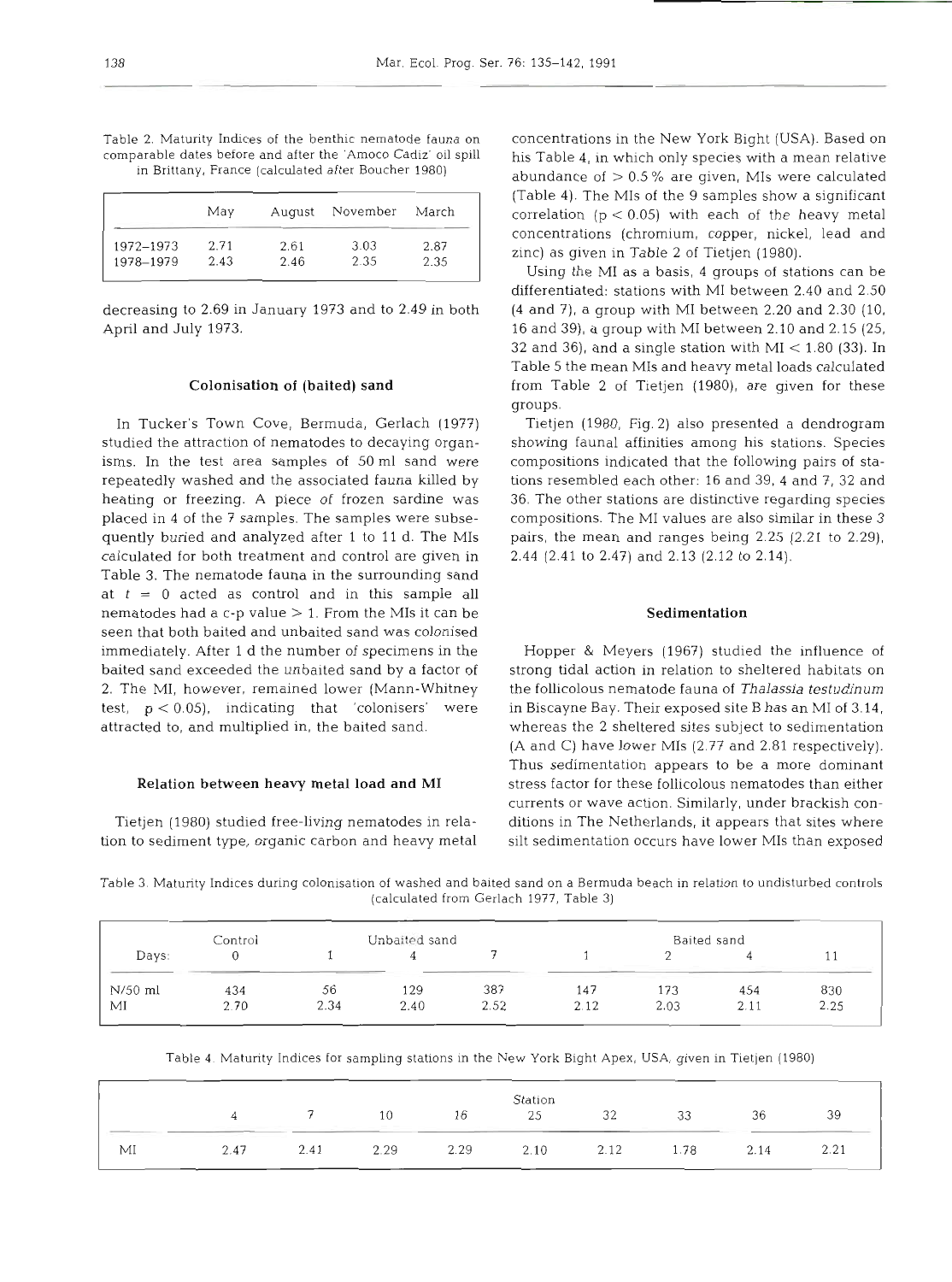Table 5. Relation between Maturity Indices and heavy metal concentrations (ppm) as given by Tietjen (1980) for stations in the New York Bight Apex

| МI   | Сr    | Сu    | Ni   | Pb    | Zn    |
|------|-------|-------|------|-------|-------|
| 2.44 | 3.5   | 3.0   | 3.0  | 8.3   | 18.3  |
| 2.26 | 5.3   | 5.7   | 5.7  | 17.0  | 25.3  |
| 2.12 | 15.0  | 34.0  | 14.8 | 35.2  | 82.5  |
| 1.78 | 302.0 | 360.5 | 47.0 | 141.5 | 580.0 |
|      |       |       |      |       |       |

sandy sites (Bongers & Van de Haar 1990). The pollution-induced shift in nematode assemblages of sandy sediments towards nematode assemblages that normally inhabit silty sediments might be explained by the tolerance of those nematodes to pollutants, although we realize that the effects of pollution and effects of sediment granulometry are very often difficult to distinguish, as noted by Heip et al. (1985).

# Stable habitats

Although ephemeral habitats have a predominance of colonisers, this does not mean that physically stable habitats always have a high MI. Even under deep-sea conditions carcasses of macrofauna provide niches for opportunistic species (i.e. r-strategists with low c-p values). The deep-sea fauna of the Hatteras Abyssal Plain and Puerto Rico Trench (2200 to 8400 m), as reported by Tietjen (1989), has MIs of 2.80 to 2.93, with a somewhat lower value (2.68) for Stn 2 in the Puerto Rico Trench where Xyalidae and other Monhysterida families make up **40%** of the nematode fauna, and The ristus (c-p = 2) is dominant  $(26\%)$ .

## **DISCUSSION**

Hitherto the only characterization of the nematode fauna which includes autecological information has been the division into feeding types (Wieser 1953) and the ratio between types 1B and 2A, as proposed by Lambshead (1986). Increasing knowledge of actual feeding practices has refined understanding of Wieser's feeding types and it appears that the relation between buccal cavity and feeding type assignment is rather complex. For example, although Metoncholaimus scissus is usually allocated to type 2B regarding the morphology of the buccal cavity, Meyers et al. (1970) reported that it obtains its primary food via random ingestion of fine sediment and detrital material which suggests allocation to type 1B on a functional basis. According to Wieser (1959) the larger leptosomatids such as Thoracostoma s.l. (c-p = 5) belong

to type 2A, together with *Desmodora*  $(c-p = 2)$  and Microlaimus (c- $p = 2$ ). Furthermore Eudiplogaster (c- $p$ )  $=$  1), Oncholaimus (c-p  $=$  4) and Cylicolaimus (c-p  $=$  5) also belong to the same feeding type (2B). Although it is not always possible to allocate a species to one of the feeding types based exclusively on the buccal cavity, division into feeding types will remain an important tool in characterizing ecosystems, the purpose for which this division was originally developed. We have the impression that the MI, through representing a broader character complex, might give considerable additional information regarding disturbance and colonisation process.

To obtain some insight into the relation between feeding groups and MIs, nematode genera known from The Netherlands were assigned to one of the feeding types and the mean M1 for each feeding type was calculated. The mean M1 for type 1A is 3.7, for 1B 2.1 and for 2A and 2B about 3.0. For the genera listed in Lambshead (1986) the same trend is observed: 3.2, 2.5, 2.6 and 2.7 respectively. Thus dominance of 1B species is associated with a lower M1 than a dominance of 1A species. This agrees with the findings of Vincx (1989) who found that the proportion of 1A species is larger in well-sorted, clean sand and that the proportion of 1B decreases in coarser sediments and is very high in silty bottoms loaded with organic carbon. The suggestion of Ferris & Ferris (1979) of combining types 1A and 1B, because of difficulties in assigning certain species to one of these groups, devaluates the information obtained from the 1A+B/2A ratio.

The case studies suggest that the M1 is decreased by pollution (sewage waste, oil, heavy metals) but increases during the colonisation process. A similar situation was found in terrestrial and freshwater habitats (Bongers 1990). Such shifts in the M1 reflect deterioration or recovery of a nematode assemblage and, because of the ecological diversity of the nematode fauna, represent the whole habitat from which the sample is taken.

From the examples given above both disturbance and an increase in decomposition rate can be seen to result in a decreasing MI. If we assume that a stable habitat is characterized by a range of species with narrow ecological niches, disturbance influences the most sensitive species and the niches of species adversely affected will remain vacant or will be filled by less specialised species and/or species with a higher reproductive potential; this will result in a decreasing MI. On the other hand, an increasing quantity of food will favour fast-reproducing species, also resulting in a decreasing MI.

Colonisation and restoration of a habitat can be seen as replacement of unspecialised species by (more) specialised species. It is remarkable that the most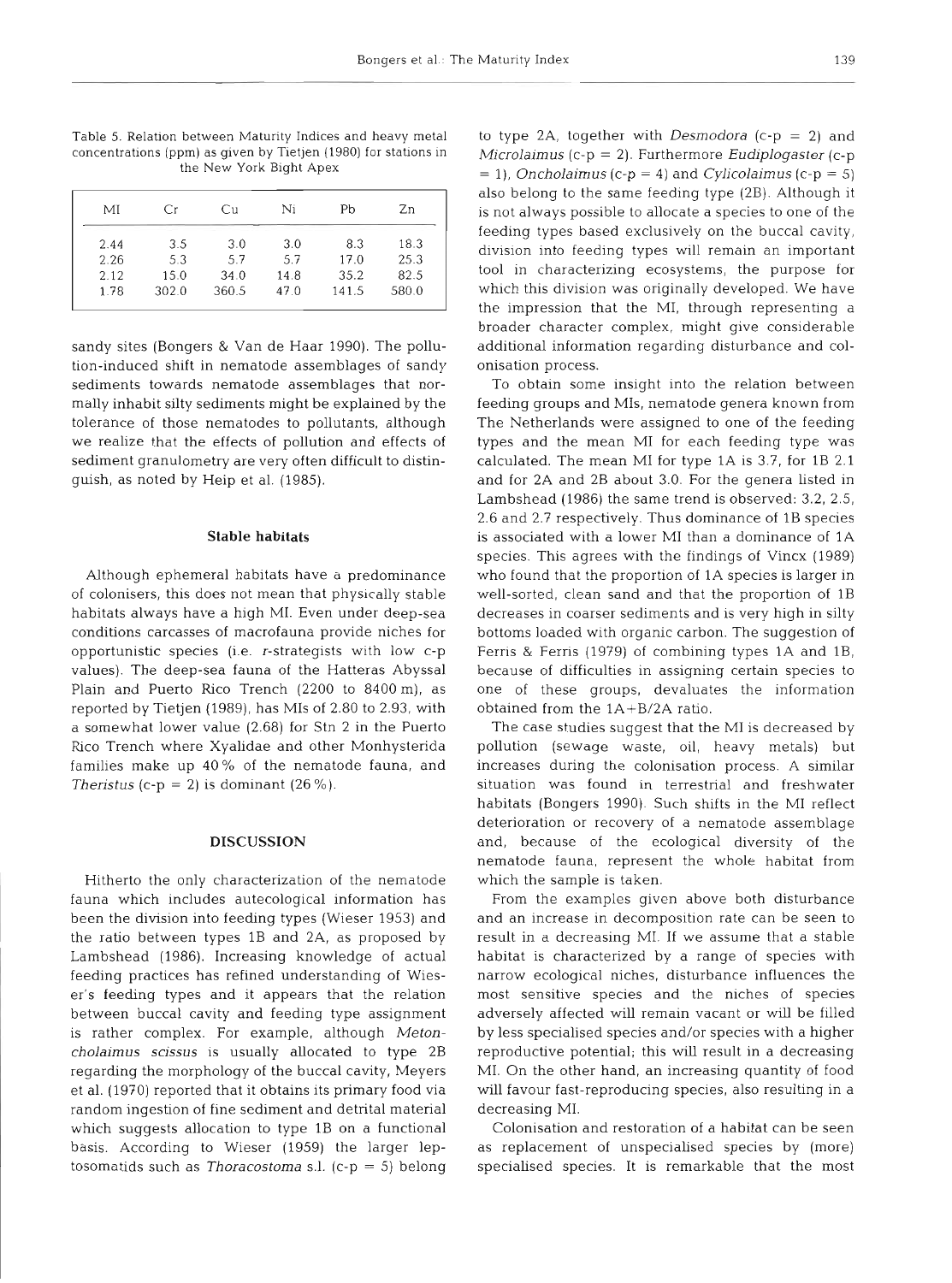teridae, are not replaced by persisters as long as the observed for plant-parasitic nematodes in terrestrial organic input remains high. In areas subject to a con- ecosystems (Boag & Alphey 1988); among bacterial stantly high input of organic waste [e.g. the waste feeders Plectidae and Cephalobidae only replace the originating from potato-flour factories (Bouwman less efficient Rhabditidae if food supply decreases 1983)] typical diplogasterid colonisers are not replaced (Schiemer 1983).

extreme colonists, such as Rhabditidae and Diplogas- by persisters. The same phenomenon has been

**Appendix.** *Provisional c-p values for Dutch brackish and marine nematode families and genera, in alphabetical order; the classification is that of Platt* & *Wanvick (1983), and, for Secernentea, Bongers (1988). The following types of data were used in*  allocating c-p values to families: (i) Basal information obtained from studies in The Netherlands on the nematode fauna in oil*polluted Rotterdam harbours (Tamis 1986), nematodes in a pollution gradient in Lake Vossemeer (Jacobs 1987), nematodes In polluted Rhine sediments (Bongers* & *Van de Haar* 1990), *and a monitonng study in the Western Scheldt (De Wlnter 1988).*  (ii) Personal observations from current colonisation and decomposition studies on Spartina leaves (Alkemade) and other observa*tions on nematodes in marine and bracklsh water habitats (Bongers). (ill) Personal communications: unpublished species lists of brackish and marlne nematodes from the Eastern Scheldt (Loof), observations on biology of nematodes in the Ems Dollard estuary (Bouwman). observations by De Winter and Van de Haar and general discussions wlth the participants of the 7th International Symposium on Aquatlc Nematodes (Yerseke, NL)* 

| Actinonema       | 4                | Desmoscolex           | $\overline{4}$ | Metepsilonema         | 4              | Quadricoma             | 4                         |
|------------------|------------------|-----------------------|----------------|-----------------------|----------------|------------------------|---------------------------|
| Adoncholaimus    | $\overline{4}$   | Dichromadora          | $\overline{c}$ | Metoncholaimus        | 4              | Rhabdocoma             | $\overline{4}$            |
| Aegialalaimidae' | $\sqrt{4}$       | Diplolaimella         | $\mathbf{1}$   | Microlaimidae'        | 3              | Rhabditidae            | $\mathbf{1}$              |
| Aegialoalaimus   | $\overline{4}$   | Diplopeltidae         | 3              | Microlaimus           | 2              | Rhabdodemania          | $\overline{4}$            |
| Amphimonhystera  | $\overline{c}$   | Dolicholaimus         | $\overline{c}$ | Molgolaimus           | 3              | Rhabdodemaniidae       | $\boldsymbol{4}$          |
| Anoplostoma      | $\sqrt{2}$       | Dracognomus           | $\overline{4}$ | Monhystera            | $\mathbf{1}$   | Rhips                  | $\mathfrak 3$             |
| Anoplostomatidae | $\sqrt{2}$       | Draconematidae        | $\overline{4}$ | Monhysteridae         | $\mathbf{1}$   | Rhynchonema            | 3                         |
| Anticoma         | $\overline{2}$   | Echinotheristus       | $\overline{c}$ | Monoposthia           | 3              | Richtersia             | 3                         |
| Anticomidae      | $\overline{2}$   | Eleutherolaimus       | $\overline{2}$ | Monoposthiidae        | 3              | Sabatieria             | $\bar{2}$                 |
| Antomicron       | 3                | Enchelidiidae         | $\overline{4}$ | Nemanema              | $\overline{4}$ | Selachinematidae       | 3                         |
| Araeolaimus      | 3                | Enoplidae             | 5              | Neochromadora         | $\overline{2}$ | Sigmophoranema         | $\mathfrak{Z}$            |
| Ascolaimus       | $\overline{c}$   | Enoploides            | $\overline{2}$ | Neodiplogasteridae    | $\mathbf{1}$   | Siphonolaimidae        | $\mathfrak{B}$            |
| Atrochromadora   | $\overline{4}$   | Enoplolaimus          | $\overline{c}$ | Neotonchoides         | 3              | Siphonolaimus          | 3                         |
| Axonolaimidae    | $\overline{2}$   | Enoplus               | 5              | <b>Neotonchus</b>     | $\overline{c}$ | Southerniella          | 3                         |
| Axonolaimus      | $\overline{2}$   | Epsilonema            | $\overline{4}$ | Odontophora           | $\overline{c}$ | Sphaerolaimidae        | 3                         |
| Bathylaimus      | $\boldsymbol{2}$ | Epsilonematidae       | $\overline{4}$ | Odontophoroides       | $\overline{2}$ | Sphaerolaimus          | $\mathfrak 3$             |
| Bolbolaimus      | 3                | Ethmolaimidae'        | 3              | Oncholaimellus        | 3              | Spilophorella          | $\sqrt{2}$                |
| Calomicrolaimus  | $\overline{c}$   | Euchromadora          | 3              | Oncholaimidae'        | 4              | Spirinia               | 3                         |
| Calyptronema     | $\overline{4}$   | Eurystomina           | $\overline{4}$ | Oncholaimus           | 4              | Stephanolaimus         | $\overline{4}$            |
| Camacolaimus     | 3                | Gammanema             | 3              | Onyx                  | 3              | Stylotheristus         | $\sqrt{2}$                |
| Ceramonematidae  | 3                | Gonionchus            | 4              | Oxyonchus             | $\overline{c}$ | Symplocostoma          | $\overline{4}$            |
| Chaetonema       | $\overline{2}$   | Greeffiella           | $\overline{4}$ | Oxystomina            | $\overline{4}$ | Synonchus              | $\sqrt{5}$                |
| Choniolaimus     | 3                | Halalaimus            | $\overline{4}$ | Oxystominidae         | $\overline{4}$ | Syringolaimus          | $\bf{4}$                  |
| Chromadora       | 3                | Halaphanolaimus       | 3              | Paracanthonchus       | $\overline{2}$ | Terschellingia         | 3                         |
| Chromadorella    | 3                | Halichoanolaimus      | 3              | Paracyatholaimoides   | 3              | <i>Thalassoalaimus</i> | $\overline{4}$            |
| Chromadoridae'   | 3                | Haliplectidae         | 3              | Paracyatholaimus      | $\overline{2}$ | <b>Theristus</b>       | $\sqrt{2}$                |
| Chromadorina     | 3                | Haliplectus           | 3              | Paralinhomoeus        | $\overline{2}$ | Thoracostoma           | $\mathsf S$               |
| Chromadorita     | 3                | Hypodontolaimus       | $\overline{4}$ | Parallelocoilas       | 3              | Thoracostomopsidae'    | $\overline{\mathbf{2}}$   |
| Chromaspirina    | $\overline{4}$   | Ironidae <sup>*</sup> | $\overline{4}$ | Paralongicyatholaimus | 3              | Trefusia               | $\overline{4}$            |
| Cobbia           | 3                | Ixonema               | $\overline{4}$ | Paramesonchium        | $\overline{2}$ | Trefusiidae            | $\overline{4}$            |
| Comesomatidae    | $\overline{2}$   | Laimella              | $\overline{c}$ | Paramonohystera       | $\overline{c}$ | Trichotheristus        | $\sqrt{2}$                |
| Crenopharynx     | $\overline{4}$   | Latronema             | 3              | Pellioditis           | $\mathbf{1}$   | Tricoma                | $\overline{4}$            |
| Cyartonema       | 3                | Leptolaimidae'        | 3              | Perepsilonema         | 4              | Trileptium             | $\sqrt{2}$                |
| Cyatholaimidae'  | 3                | Leptolaimus           | $\overline{c}$ | Phanodermatidae       | 4              | Tripyloides            | $\sqrt{2}$                |
| Cyatholaimus     | 3                | Leptonemella          | $\overline{4}$ | Polygastrophora       | 4              | Tripyloididae          | $\overline{c}$            |
| Cylicolaimus     | 5                | Leptosomatidae        | 5              | Pomponema             | $\overline{4}$ | Tubolaimoides          | $\ensuremath{\mathsf{3}}$ |
| Daqda            | 3                | Leptosomatum          | 5              | Pontonema             | 4              | Tubolaimoididae        | $\ensuremath{\mathsf{3}}$ |
| Daptonema        | $\overline{c}$   | Linhomoeidae'         | $\overline{2}$ | Praeacanthonchus      | $\overline{4}$ | Valvaelaimus           | $\sqrt{2}$                |
| Dasynemoides     | 3                | Linhomoeus            | $\overline{c}$ | Prochaetosoma         | $\overline{4}$ | Viscosia               | 3                         |
| Deontolaimus     | 3                | Mesacanthion          | 3              | Prochromadorella      | $\overline{2}$ | Wieseria               | $\overline{4}$            |
| Desmodora        | $\overline{2}$   | Metachromadora        | $\overline{2}$ | Pselionema            | 3              | Xyala                  | 3                         |
| Desmodoridae'    | 3                | Metadesmolaimus       | $\overline{c}$ | Pseudocella           | 5              | Xyalidae <sup>*</sup>  | $\overline{2}$            |
| Desmolaimus      | $\overline{c}$   | Metalinhomoeus        | $\overline{2}$ | Pseudonchus           | 3              |                        |                           |
|                  | $\overline{4}$   | Metaparoncholaimus    | $\overline{4}$ | Ptycholaimellus       | 3              |                        |                           |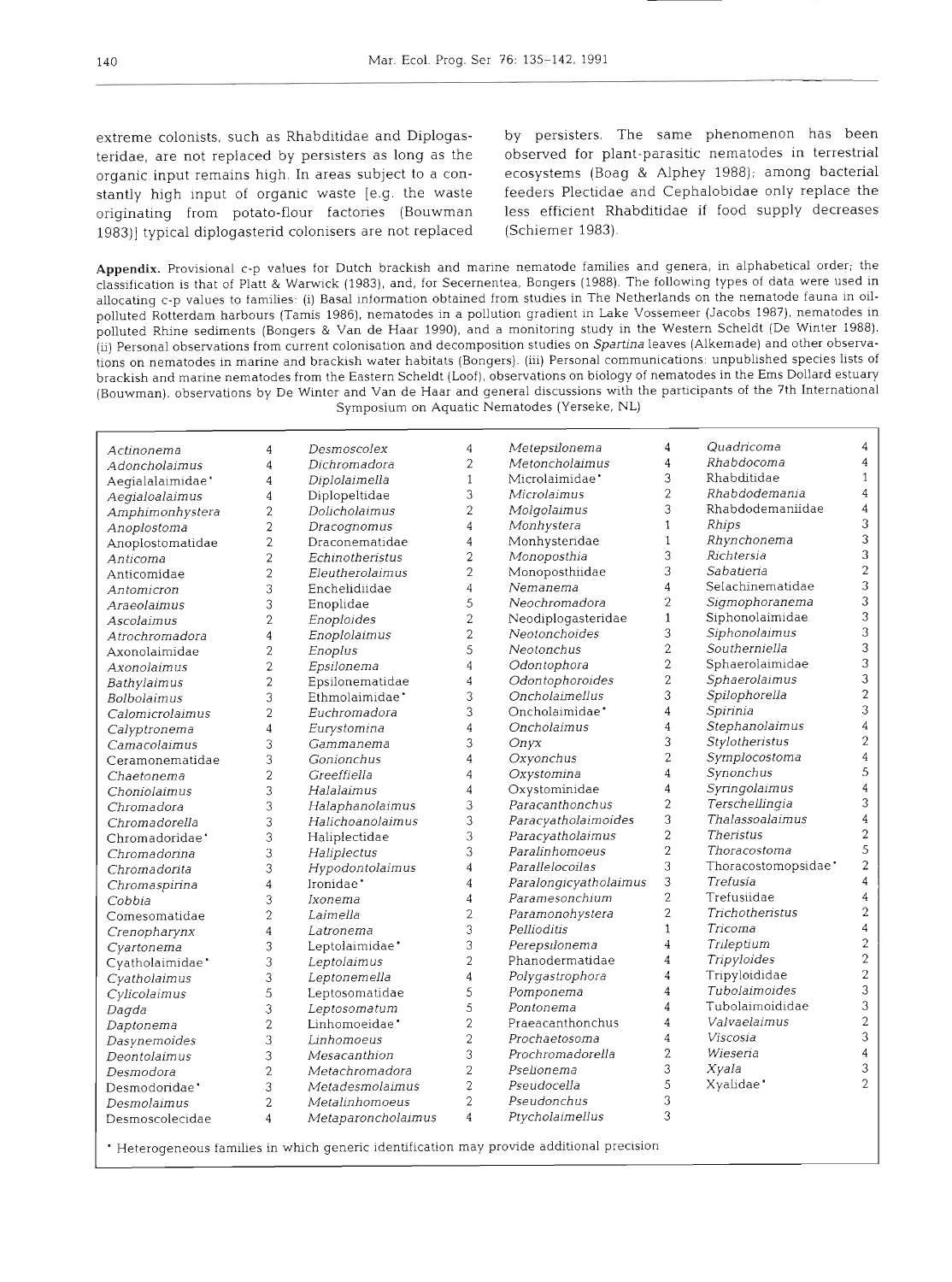The c-p list presented in this paper is a first attempt and has to be validated against further data. Moreover, the values are subjective because they are based on a complex of characteristics; if a value was only based on eutrophication then additional information (e.g. based on cadmium) might result in another scaling. Maturity Index values give a rough indication of disturbances, but are unable to identify the dominant stress factor. However, a set of comparable single-factor indices would provide a starting point for identification of dominant stress factors and further work along these lines is in progress.

The seasonal fluctuation of the MI deserves close study. Egg deposition in marine nematodes may be of 2 types (Warwick & Buchanan 1971): either the females store a large number of eggs and then release them in a mass and subsequently die, or eggs are laid continuously. Nematodes with a life span of a year (persisters) are generally of the first type, e.g. spawning of Enoplus *communis* takes place in spring (Wieser & Kanwisher 1960). Thus the M1 in a sample may suddenly increase after such a spawning period, particularly if persisters become dominant. This phenomenon also influences other ecosystem parameters such as diversity, evenness and the relation between feeding types.

Additional studies must show if it is possible to develop an 'ecological sediment typology' based on nematode assemblages and to calculate related ecosystem parameters (MI, diversity, evenness etc.). Seasonal environmental fluctuations must be allowed for. The ultimate aim is to apply such ecological typology as a reference for the assessment of a single sample. Development of such a typology has recently been undertaken regarding terrestrial habitats (Bongers et al. 1989), freshwater habitats (Bongers & Van de Haar 1990) and marine sediments (Vincx 1989).

In the 'Introduction' some advantages of using nematodes to assess the 'quality' of sediments and other soils were mentioned. There are also some practical aspects which must be emphasized. Nematodes are easily collected and isolated. Using techniques applied in plant nematology and new techniques such as mounting on mass slides, time-consuming handpicking has become superfluous (Bongers & Van de Haar 1990). After a sediment sample arrives at the lab the M1 can be calculated within **2** h.

An advantage of the use of the M1 is that identification to species appears to be unnecessary. Often identification at family level is satisfactory and, although not yet studied in detail, classification of 75 specimens should give a satisfactory estimate of the MI.

There is a growing realization that from the environmental viewpoint the only baselines for assessing the 'quality' of soils and sediments are biological ones and that the nematode fauna has the potential for the development of an efficient system to assess the 'quality' of terrestrial and temporarily submerged soils as well as inland and marine sediments. We hope that the approach presented here will stimulate the use of the nematode fauna in environmental studies.

Acknowledgements. The authors thank those publishers with a far-sighted editorial policy, because without full species lists this study would not have been possible. The authors also express their gratitude to the participants of the 7th International Symposium on Aquatic Nematodes (Yerseke, The Netherlands) for stimulating discussions.

#### LITERATURE CITED

- Boag, B., Alphey, T. J. W (1988). Influence of interspecific competition on the population dynamics of migratory plant-parasitic nematodes with r and K survival strategies. Rev. Nematol. 11 321-326
- Bongers, T. (1983). Bionomics and reproductive cycle of the nematode Leptosomatum bacillatum living in the sponge Halichondria panicea. Neth. J. Sea Res. 17: 39-46
- Bongers. T (1988). De Nematoden van Nederland. Natuurhistorische Bibliotheek KNNV. Nr. 46. Pirola, Schoorl
- Bongers, T (1990). The maturity index: an ecological measure of environmental disturbance based on nematode species composition. Oecologia 83: 14-19
- Bongers, T., de Goede, R. G. M., Kappers, F. I., Manger, R (1989). Ecologische typologie van de Nederlandse bodem op basis van de vrijlevende nematodenfauna. National Institute for Public Health and Environmental Protection, Bilthoven NL. Rapportnr. 718602002
- Bongers, T., Van de Haar, J. (1990). On the potential of basing an ecological typology of aquatic sediments on the nematode fauna: an example from the river Rhine. Hydrobiol. Bull. 24 (1): 37-45
- Boucher, G. (1980). Impact of Amoco Cadiz oil spill on intertidal and sublittoral meiofauna. Mar. Pollut. Bull. 11. 95-101
- Bouwrnan, L. A. (1983). Systematics, ecology and feeding biology of estuarine nematodes. Biologisch Onderzoek Eems-Dollard Estuarium (BOEDE). Publ. & Versl. no. 3
- Ferris, V. R., Ferris, J. M. (1979). Thread worms (Nematoda) In: Hart, C. W., Fuller, S. L. H. (eds.) Pollution ecology of estuarine environments. Academic Press, London, p. 1-33
- Gerlach, S. A. (1977). Atraction to decaying organisms as a possible cause for patchy distribution of nematodes in a Bermuda beach. Ophelia 16 (2): 151-165
- Heip, C., Vincx, M., Vranken, G. (1985). The ecology of marine nematodes Oceanogr. mar. Biol. A. Rev. 23: 399489
- Hopper, B. E., Fell, J. W., Cefalu, R. C. (1973). Effect of temperature of life cycles of nematodes associated with mangrove (Rhizophora mangle) detrital systems. Mar. Biol. 23: 293-296
- Hopper, B. E., Meyers, S. P. (1967). Follicolous marine nematodes on turtle grass, Thalassia testudinum, König, in Biscayne Bay, Florida. Bull. mar. Sci. 17 (2): 471-517
- Jacobs, L. J. (1987). Inleiding tot de biologische kwaliteitsbeoordeling van onderwaterbodems in Nederland door middel van de nematofauna. Report Nem. Dept. Wag. Agr Univ., DBW-RIZA, Lelystad
- Lambshead, P. J. D. (1986). Sub-catastrophic sewage and industnal waste contamination as revealed by marine